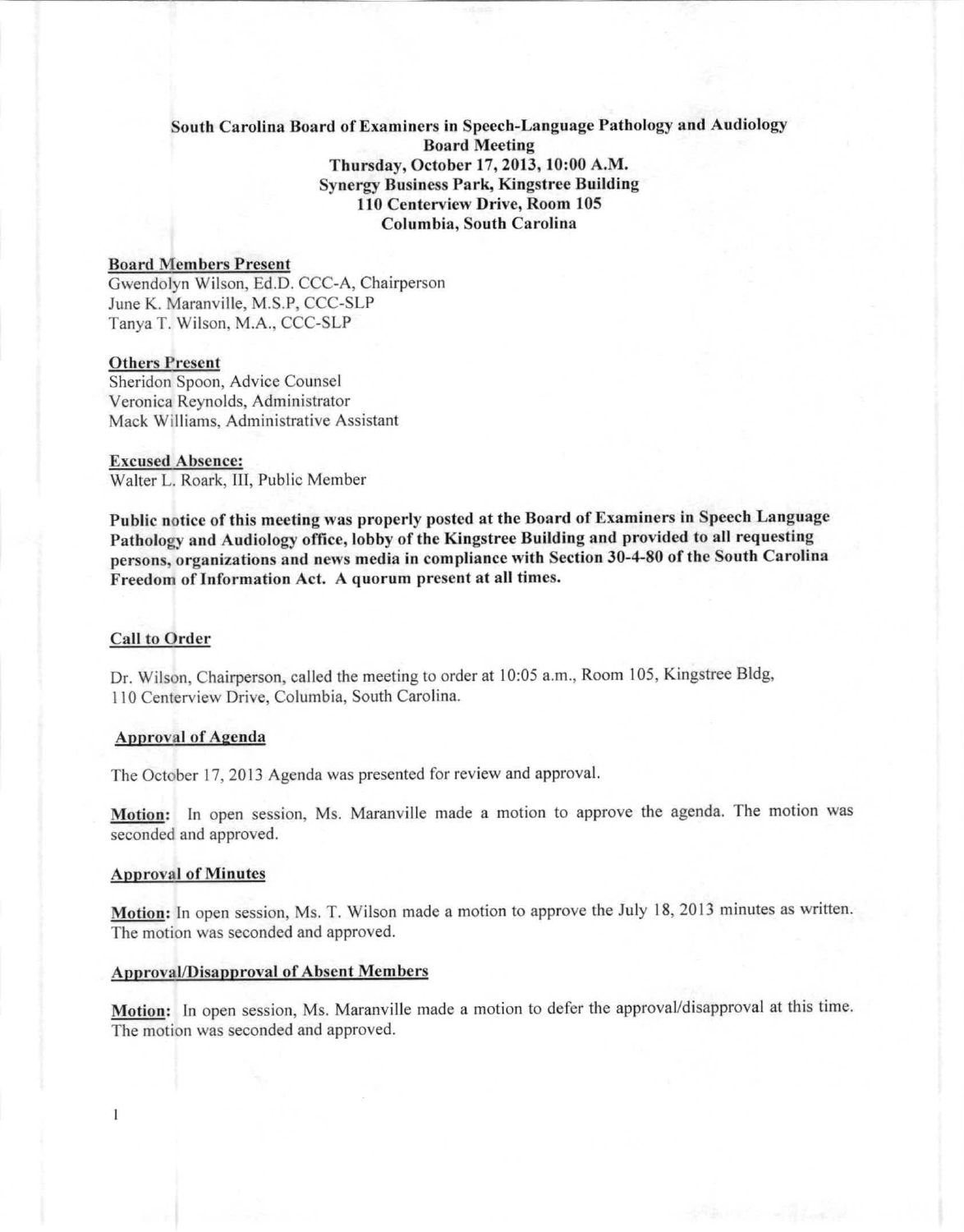## **New Business**

Office of Investigations and Enforcement (OIE) Report: Mr. Sanders, Chief Investigator presented the statistical report to the Board. Mr. Sanders presented the IRC report to the Board case #2013-3 recommended dismissal and case #2013-4 recommended letter of caution.

Motion: In open session, Ms. Maranville made a motion to accept the IRC recommendations for case #2013-3 and case #2013-4. The motion was seconded and approved.

Office of General Counsel (OGC) Report: Ms. Hawkins presented the OGC Report, there is currently one open case.

Financial Report: Ms. Reynolds reviewed the finance monthly report to the Board. She stated Ms. Coleman, Chief Advice Counsel will address the Board concerning fee adjustments.

Application Board Report: Ms. Reynolds reviewed the new applications report. She stated that the Board had conducted a prior continuing education audit in May 20 II.

Board Vacancies: The Board discussed the two vacancies, one Audiologist and Speech Language Pathologist. Ms. Maranville term ended and she will no longer serve on the Board. Dr. Wilson, Chairperson recognized Ms. Maranville for her dedicated service to the Board and the state of South Carolina.

2014 Board Meeting Dates: The Board discussed the 2014 meeting dates.

**Motion:** Ms. T. Wilson made a motion to continue to meet quarterly on the  $3<sup>rd</sup>$  Thursday. The motion was seconded and approved.

Review of Statutory Changes: The Board reviewed its regulations.

Motion: In open session, Ms. Maranville made a motion to approve the regulations. The motion was seconded and approved.

Educational Testing Service New Score Revision (ETS): The Board discussed changes in how ETS **score examinations.**

Update on National Council of State Boards of Examiners (NCSB) Conference: Ms. T. Wilson gave an overview of the Conference.

Motion: In open session, Ms. Maranville made a motion to approve the absence of Mr. Roark, Board Member. The motion was seconded and approved.

Agency Director Holly Pisarik- Fee Review: Ms. Coleman, Chief Advise Counsel proposed that renewal fees for Speech Language Pathologists and Audiologists be reduced from two hundred twenty dollars (\$220) to one hundred sixty dollars (\$160) and Speech Assistant renewals be reduced from one hundred dollars (\$100) to forty dollars (\$40).